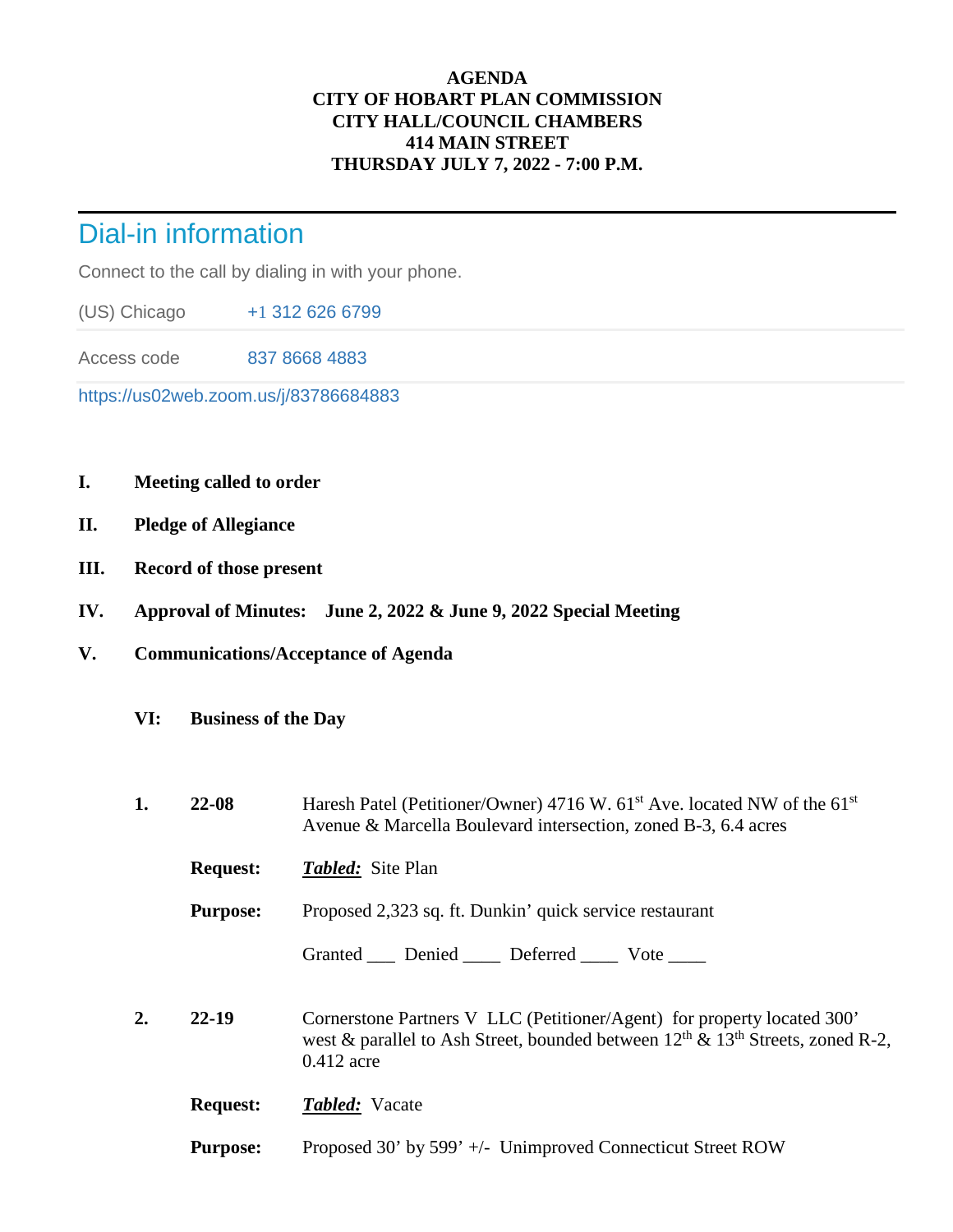Favorable Rec. \_\_\_\_\_ Unfavorable Rec. \_\_\_\_\_ Deferred \_\_\_\_\_ Vote \_\_\_\_

| 3. | $22-19A$        | Cornerstone Partners V LLC (Petitioner/Agent) for property located west of<br>Ash Street, north and west of $12th$ & $13th$ Streets, zoned R-2, 4 acres                                             |
|----|-----------------|-----------------------------------------------------------------------------------------------------------------------------------------------------------------------------------------------------|
|    | <b>Request:</b> | <b>Final Plat:</b> Ash Commons                                                                                                                                                                      |
|    | <b>Purpose:</b> | Proposed 22-lot subdivision                                                                                                                                                                         |
|    |                 | Approved _____ Denied _____ Deferred _____ Vote _____                                                                                                                                               |
| 4. | $22 - 22$       | St. Mary Medical/David Otte (Petitioner/Agent) at 1500 S. Lake Park Ave.<br>located west of Lake Park Ave., south of 14 <sup>th</sup> St., north of 61 <sup>st</sup> Ave. zoned<br>PUD, 36.93 acres |
|    | <b>Request:</b> | <b>Public Hearing:</b> Amend PUD                                                                                                                                                                    |
|    | <b>Purpose:</b> | Proposed 4 <sup>th</sup> amendment to include additional buildings                                                                                                                                  |
|    |                 | Favorable Rec. _____ Unfavorable Rec. _____ Deferred ____ Vote ___                                                                                                                                  |
| 5. | $22 - 23$       | Thomas Forbes (Petitioner/Owner) at 200 Main St. located on the SW corner<br>of Main & $2nd$ Streets, zoned B-2, 0.18 acres +/-                                                                     |
|    | <b>Request:</b> | <b>Site Plan Review</b>                                                                                                                                                                             |
|    | <b>Purpose:</b> | A proposed restaurant/bar with outdoor dining                                                                                                                                                       |
|    |                 | Granted ____ Denied _____ Deferred _____ Vote ____                                                                                                                                                  |
| 6. | $22 - 24$       | Joseph & Barbara Sandilla (Petitioners/Owners) located 150' west of the SW<br>corner of Lake Park Ave. & $8th$ St., zoned R-2, 2.5 acres +/-                                                        |
|    | <b>Request:</b> | <b>Public Hearing:</b> Replat of Lots 1 & 2 of Sandilla Manor                                                                                                                                       |
|    | <b>Purpose:</b> | Proposed 2 lot subdivision                                                                                                                                                                          |
|    |                 | Approved _____ Denied _____ Deferred _____ Vote ____                                                                                                                                                |
| 7. | $22 - 25$       | Lineage Logistics LLC/Robert Sangdahl (Petitioner/Agent) located approx.<br>1,000' east of North Wind Parkway, zoned PUD & R-3, 46.87 acres                                                         |
|    | <b>Request:</b> | <b>Public Hearing:</b> Rezone                                                                                                                                                                       |